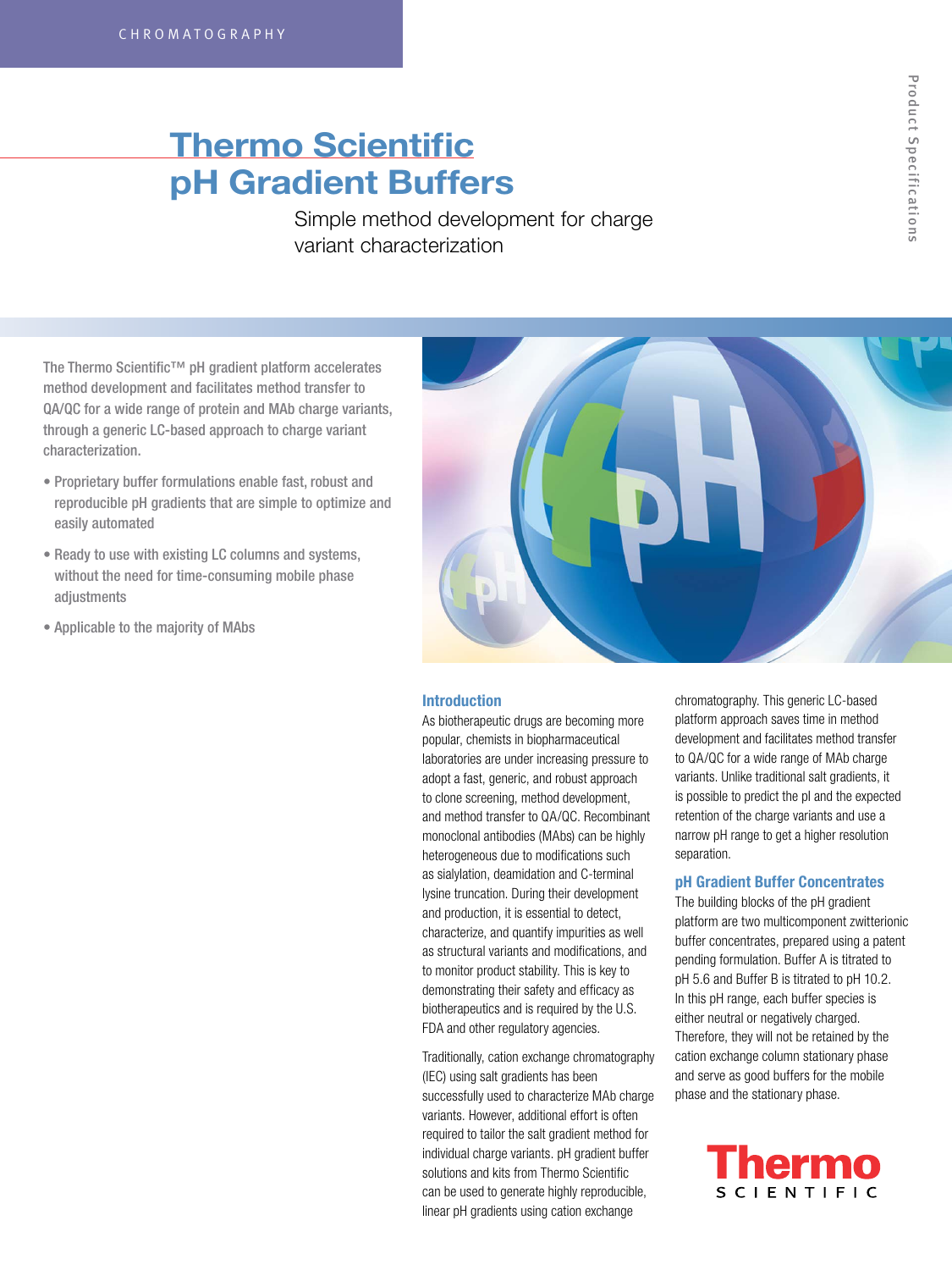# 2 Simple to Use

All that is required to generate a pH gradient is a 1:10 dilution of the pH buffer concentrates–then you're ready to go! A linear pH gradient from pH 5.6 to 10.2 can simply be delivered by running a pump gradient from 100% eluent A to 100% eluent B.

### Rugged Reproducible pH Gradients

Figure 1 shows the elution of ribonuclease A using pH gradient run on a Thermo Scientific™ MAbPac<sup>™</sup> SCX-10, 5 µm,  $4 \times 50$  mm column. The gradient time was 15 min with a total run time of 20 minutes, as shown in Figure 1. The retention time RSD of the ribonuclease A peak was less than 0.8% over 300 runs. This demonstrates the high level of reproducibility with which the pH gradient can be applied to charge variant separations.





### Simple Method Optimization

Optimization of the separation may be necessary in order to improve the resolution of the charge variants. This can simply be achieved by running a shallower pH gradient over a narrower pH range. The chromatographic profile and therefore the elution order of the variants remains predictable when running a shallower pH gradient. This predictability means that it is simple to automate the optimization process by selecting a narrower eluent range (e.g. 25 to 50% B instead of 0 to 100%), as shown in Figure 2.



Figure 2: Optimiztion of MAb charge variant separation using a linear pH gradient. Column: MAbPac SCX-10, 10 μm, 4 × 250 mm (a) Separation by pH gradient, 0% B (pH 5.6) to 100% B (pH 10.2)

(b) Separation by pH gradient, 0% B (pH 5.6) to 50% B (pH 7.9)

(c) Separation by pH gradient, 25% B (pH 6.75) to 50% B (pH 7.9)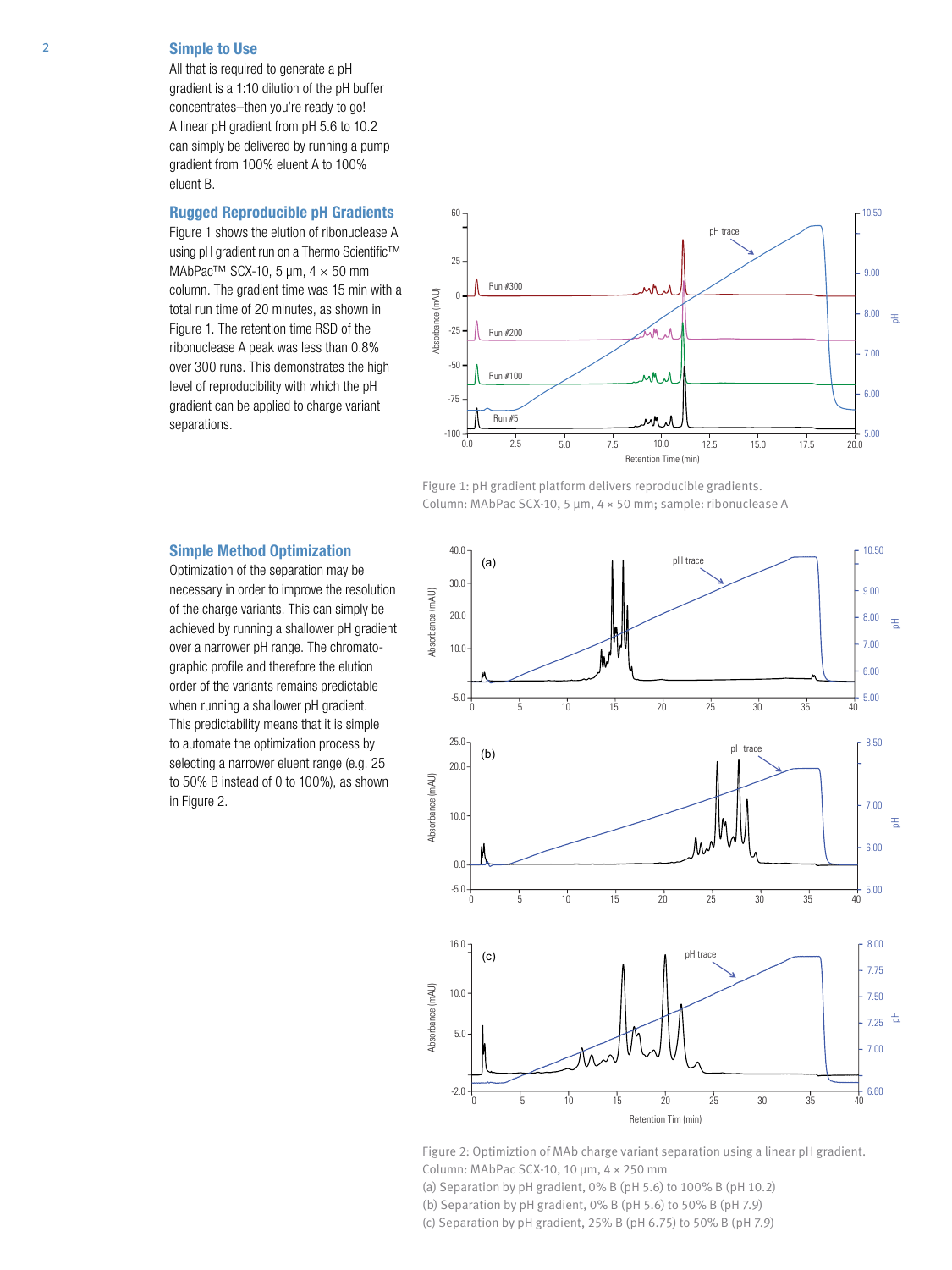Monitoring the eluent pH during a pH gradient makes charge variant characterization simpler and more predictable because proteins and MAbs will only elute once the eluent pH is above the biomolecules pI. As shown in Figure 3, the measured pH values for six protein peaks exhibited a strong linear correlation to the literature based pI values. This supports the fact that linear regression coupled with the pH gradient method described here can be used to estimate the pI of a protein component based on the peak retention time





#### Related Products

#### pH Designer Software

Thermo Scientific™ pH Designer Software makes it even easier to tailor pH gradients to individual requirements. The package describes how to create unique buffer formulations from a multitude of components and even predicts ionic strength, buffering capacity as well as pH profiles through a separation gradient.

#### Thermo Scientific™ ProPac™ and MAbPac Cation Exchange Columns

ProPac and MAbPac cation exchange columns have been designed specifically for high resolution, high efficiency separation of proteins, monoclonal antibodies and associated variants. The unique nonporous resin provides exceptionally high resolving power, permitting the separation of monoclonal antibody variants that differ by as little as one charged residue. Columns packed with 3 µm and 5 µm particles deliver even more speed and resolution for MAb charge variant characterization.

#### Thermo Scientific™ Dionex™ PCM-3000 pH Gradient Separation Module

The PCM-3000 pH gradient separation module can be added to the Thermo Scientific™ Dionex™ UltiMate™ 3000 BioRS system to serve as a platform for pH gradient ion exchange chromatography. This is for compounds such as monoclonal antibodies and charge variants, conductivity monitoring in gradient separations of biomolecules, or any other application where conductivity or pH monitoring is of interest.

## UltiMate 3000 BioRS System

The UltiMate 3000 BioRS system is powered by UltiMate 3000 rapid separation technology to support the high pressures required for the separation of bioanalytes on high resolution bio UHPLC columns. This state-of-the-art technology combined with a biocompatible, lowdispersion flow path, provides the highest peak capacity and sensitivity for complex samples, whether proteins, peptides, or biotherapeutics. The Thermo Scientific™ Dionex™ Viper™ Fingertight fitting technology ensures robust system connections with virtually zero-dead volume for maximum performance. Peptide mapping, monoclonal antibody charge variant analysis, glycan analysis, or nucleic acid analysis, the UltiMate 3000 BioRS system is ready to meet the high chromatographic demands of any of these biomolecule analyses.